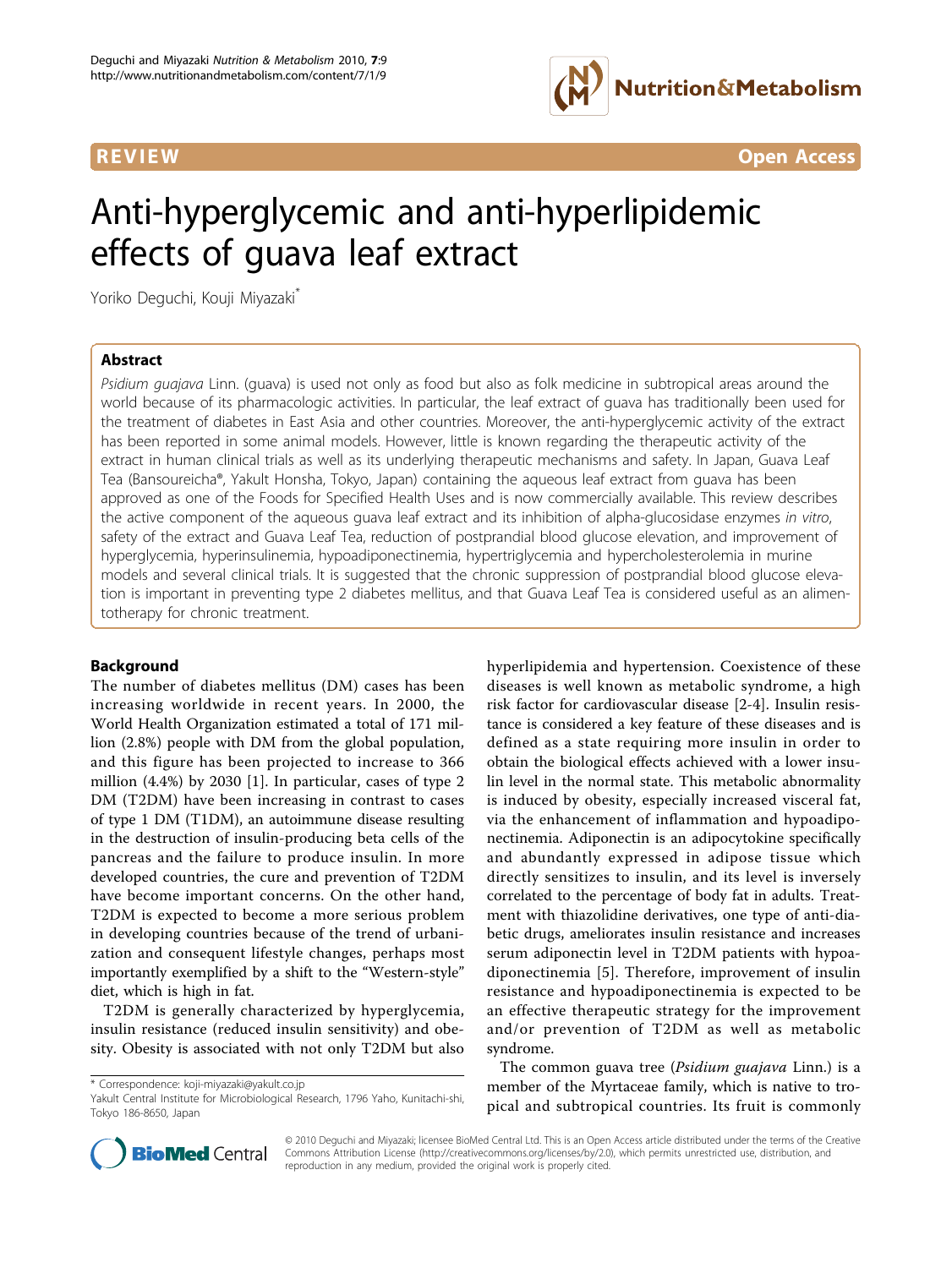used as food and processed as juice and jam. The other common use of Psidium guajava Linn. (guava) is as folk medicine. Aside from these uses, Gutiérrez et al. [[6](#page-8-0)] have reviewed the potential pharmacologic activities of the extract from the fruit, leaf, bark or roots; these activities include antioxidant, hepatoprotective, anti-allergy, anti-microbial, anti-genotoxic, anti-plasmodial, cytotoxic, anti-spasmodic, cardioactive, anti-cough, anti-diabetic, anti-inflammatory and anti-nociceptive activities in vitro and/or in animal models. Interestingly, guava leaves have also attracted attention as a folk remedy for diabetes not only in Japan and East Asia [\[7-9](#page-8-0)] but also in Africa [\[10](#page-8-0)]. However, little is known regarding the antihyperglycemic or anti-diabetic activity of the guava leaf extract in clinical trials, except for traditional uses [\[8](#page-8-0)] and the effects of a single ingestion of guava juice in healthy volunteers and a few diabetic subjects [[11\]](#page-8-0). Moreover, its underlying therapeutic mechanisms and safety in terms of interaction with other medicines remain unclarified.

For the maintenance and promotion of health and the prevention of lifestyle associated disease, the Japanese Ministry of Health, Labor and Welfare first published "Foods for Specified Health Uses" (FOSHU). FOSHU lists foods whose claims of their physiological effects on the human body have been officially approved and such foods were legally permitted to be used as dietary products for health preservation [[12\]](#page-8-0). Guava Leaf Tea (Bansoureicha®, Yakult Honsha, Tokyo, Japan), which contains the aqueous guava leaf extract (GvEx), has been approved as FOSHU and recommended for subjects with pre-diabetes; it is presently commercially available in Japan [[13](#page-8-0)].

This article reviews evidence regarding the anti-hyperglycemic activities and safety of GvEx and Guava Leaf Tea in vitro, as well as in animal models and several clinical trials. It also describes the efficacy and safety of Guava Leaf Tea in pre-diabetic and diabetic patients with T2DM.

#### Review

# 1. Inhibition of alpha-glucosidase enzymes by GvEx and its active component

In the digestive tract, some alpha-glucosidase enzymes, such as alpha-amylase, maltase and sucrase, digest carbohydrates to glucose that can be absorbed through the intestine. Alpha-glucosidase inhibitors (alpha-GIs), namely, acarbose and voglibose, prevent the digestion of carbohydrates based on competitive enzyme inhibition, and provide short-term glycemic control [\[14\]](#page-8-0).

Deguchi et al. [\[15\]](#page-8-0) demonstrated that GvEx, which was prepared by hot water extraction from guava leaves, inhibited the in vitro activities of maltase, sucrase, and alpha-amylase in a dose-dependent manner (Fig. 1). The 50% inhibitory concentration (IC50) of GvEx was 0.6 mg/mL for alpha-amylase, 2.1 mg/mL for maltase, and 3.6 mg/mL for sucrase, indicating the higher inhibitory activity of alpha-amylase than the other two enzymes. Furthermore, Wang et al. [\[16](#page-8-0)] found that the aqueous extract from guava leaves inhibited both sucrase and maltase activities in the small intestinal mucosa of diabetic mice, occurring as a mixed type of competitive and non-competitive inhibition.

In order to clarify the active component of the guava leaf extract, GvEx solution was fractionated in dialysis tubes of 5,000 and 30,000 MW pore size. The inhibitory activity of alpha-amylase was detected in the fraction with a MW between 5,000 and 30,000. This fraction reacted with ferrous tartrate, indicating that a component with a phenolic hydroxyl group was part of the fraction [\[17](#page-8-0)]. It has been reported that guava leaf contains some polyphenols, such as peduncladgin, casuarinin and isostrictinin [[18-20\]](#page-8-0). However, highperformance liquid chromatography (HPLC) analysis demonstrated that these elementary polyphenols were present in the ethyl acetate extract of guava leaf but not in GvEx. Several instrumental analyses, such as  ${}^{1}H$ nuclear magnetic resonance (NMR), infrared absorption spectrum, and solid  $^{13}$ C-NMR, have suggested that the active component of GvEx was a polymerized polyphenol named guava leaf polyphenol (GvPP), which is

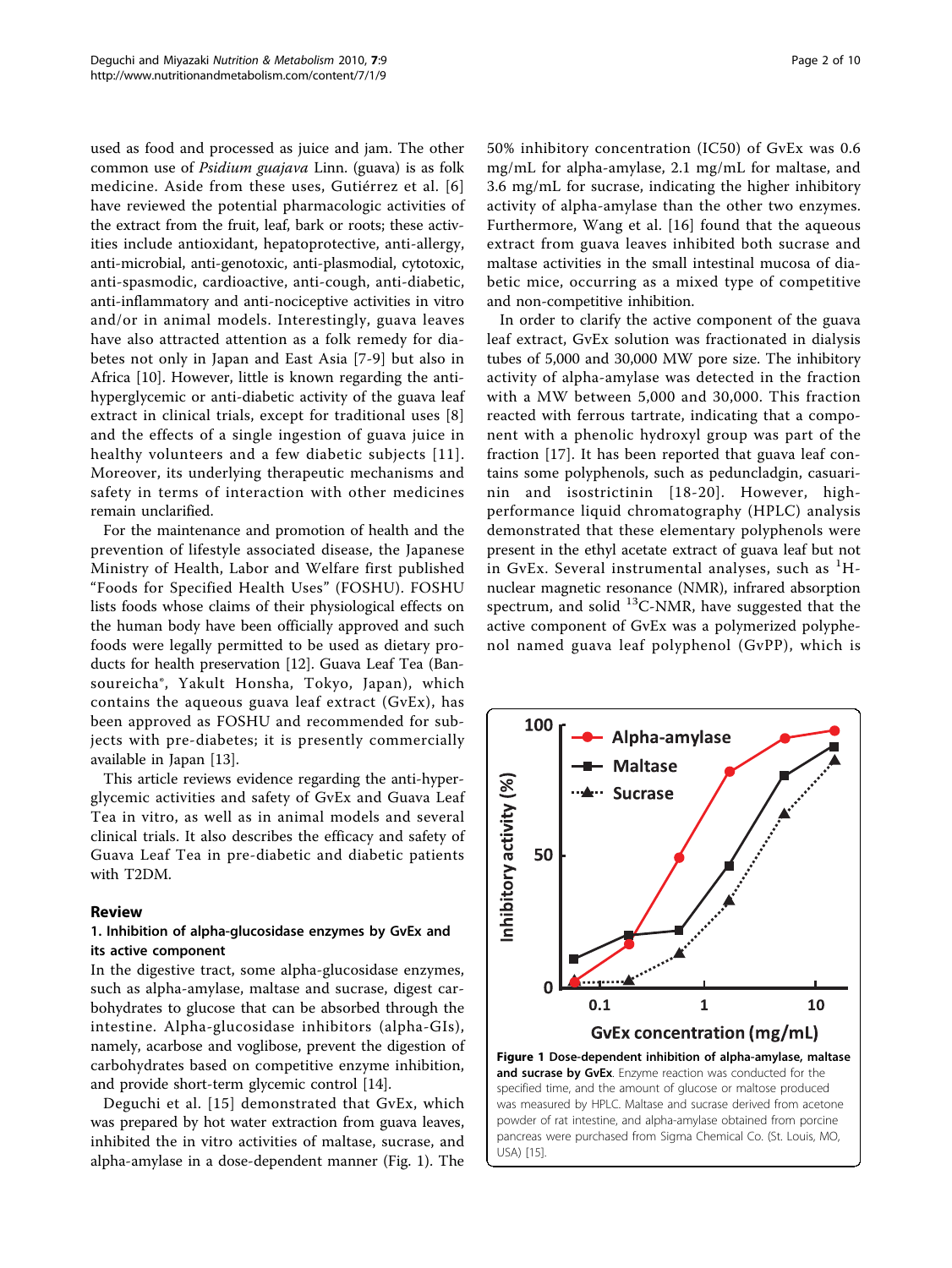composed of ellagic acid, cyanidin and other low-molecular-weight polyphenols [[17\]](#page-8-0).

Here, it was shown that the GvEx acts as an alpha-GI in vitro and contains GvPP as the active component.

#### 2. Reduction of postprandial blood glucose elevation 2.1 Murine models

It is well known that orally administered alpha-GIs have the potential to reduce postprandial blood glucose elevation as shown in a carbohydrate loading test in vivo [[21](#page-8-0)-[24\]](#page-8-0). To determine the effect of GvEx on postprandial blood glucose elevation, normal mice were immediately given GvEx or saline (control) following overnight fasting. Thirty minutes later, soluble starch, sucrose or maltose (2 g/kg) was loaded and blood glucose level was measured at 30-min intervals from 0 to 120 min. Compared with control, the single ingestion of GvEx significantly reduced the area under the curve (AUC) of postprandial blood glucose levels by 37.8% after loading soluble starch at 250 mg/kg and by 31.0% and 29.6% after loading sucrose and maltose, respectively at 500 mg/kg each [[15\]](#page-8-0). Additionally, in streptozotocin-induced diabetic mice with a fasting blood glucose (FBG) level of >200 mg/dL, which is a model of T1DM, the single ingestion of GvEx (250 mg/kg) significantly reduced the AUC after loading soluble starch (unpublished data). Furthermore, anti-hyperglycemic activity was detected in animal models with T1DM [[10](#page-8-0),[25,26](#page-8-0)].

# 2.2 Human trials with normal, pre-diabetic and type 2 diabetic subjects

According to the preparation method of GvEx, Guava Leaf Tea was manufactured for human trial. To clarify the above-mentioned findings in animal models, a human study was designed to evaluate the effects of a single ingestion of Guava Leaf Tea on postprandial blood glucose elevation in normal and pre-diabetic subjects [\[15](#page-8-0)]. The single ingestion of Guava Leaf Tea significantly reduced postprandial blood glucose elevation at 30, 90 and 120 min (Fig. [2a](#page-3-0)). In addition, the AUC of the glucose level after carbohydrate loading (ingestion of cooked rice) was significantly reduced by about 20% compared with control (Fig. [2b\)](#page-3-0).

A crossover clinical trial involving 20 hospitalized patients with T2DM was conducted to compare the potential of Guava Leaf Tea and voglibose (Basen®; Takeda Chemical Industries, Ltd., Tokyo, Japan) to reduce postprandial blood glucose elevation [[27](#page-8-0)]. As shown in Figure [3,](#page-3-0) the postprandial glucose level 2 hours after meal was elevated to ca. 160 mg/dL in the patients with each standard treatment (in control). The elevated level was significantly reduced with the single administration of Guava Leaf Tea and voglibose to 143 mg/dL ( $p <$ 0.001) and 133 mg/dL ( $p < 0.001$ ), respectively. The reducing potential was significantly milder with Guava Leaf Tea than with voglibose ( $p < 0.01$ ). There were no side effects, such as hypoglycaemia, due to abnormal interaction in the combined administration of each standard treatment and voglibose or Guava Leaf Tea [\[27\]](#page-8-0).

Taken together, these findings, suggest that the single ingestion of GvEx or Guava Leaf Tea can reduce postprandial glucose elevation via the inhibition of alphaglucosidase in mice and human subjects with or without diabetes. Furthermore, Guava Leaf Tea was found to have milder activity than voglibose.

# 3. Improvement of diabetes symptoms and hyperlipidemia

#### 3.1 Diabetic animal models

In previous studies, patients with T2DM were treated with alpha-GIs, namely, acarbose [[23\]](#page-8-0) or voglibose [\[24](#page-8-0)] because long-term oral administration has been reported to improve diabetic markers [e.g., hemoglobin  $A_{1c}$  $(HbA<sub>1c</sub>)$  and insulin resistance]. Deguchi et al. [[15](#page-8-0)] previously examined the effects of consecutive ingestion of GvEx for 7 weeks on the progression of T2DM and nephropathy in genetically diabetic mouse models (i.e., C57BL/Ksj, db/db, and  $Lepr^{db}/Lepr^{db}$ ). They showed that the mice developed widespread pathological abnormalities including not only diabetes and obesity but also well-defined nephropathy [\[28,29\]](#page-8-0). Compared with drinking water (control), the GvEx (250 mg/kg/ day) solution significantly reduced blood  $HbA_{1c}$ % after ingestion for 5 and 7 weeks. GvEx also improved nephropathy with a significant reduction in the thickening index of the glomerular mesangial matrix in the kidney observed at 7 weeks (Table [1](#page-4-0)). In contrast, there were no significant effects on weight gain, food and water intakes of the diabetic mice.

Recently, Shen et al.[\[30\]](#page-8-0) have reported the effects of the aqueous extract from guava leaves on type 2 diabetic rats. They showed that long-term feeding of the extract significantly reduced blood glucose level, increased plasma insulin level in an oral glucose tolerance test, and stimulated activities of some glucose metabolic enzymes. Additionally, the single feeding of the extract significantly reduced blood glucose level in an oral glucose tolerance test. However, the underlying mechanisms have not yet been clearly elucidated.

The above-mentioned findings indicate that the consecutive ingestion of GvEx has the potential to improve diabetes symptoms such as hyperglycemia, nephropathy and insulin resistance in diabetic animal models.

# 3.2 Human trials in pre-diabetic and type 2 diabetic patients

To confirm previous findings in diabetic animal models, a first long-term clinical trial was conducted to evaluate the effects of consecutive ingestion of Guava Leaf Tea with every meal for 12 weeks on the parameters of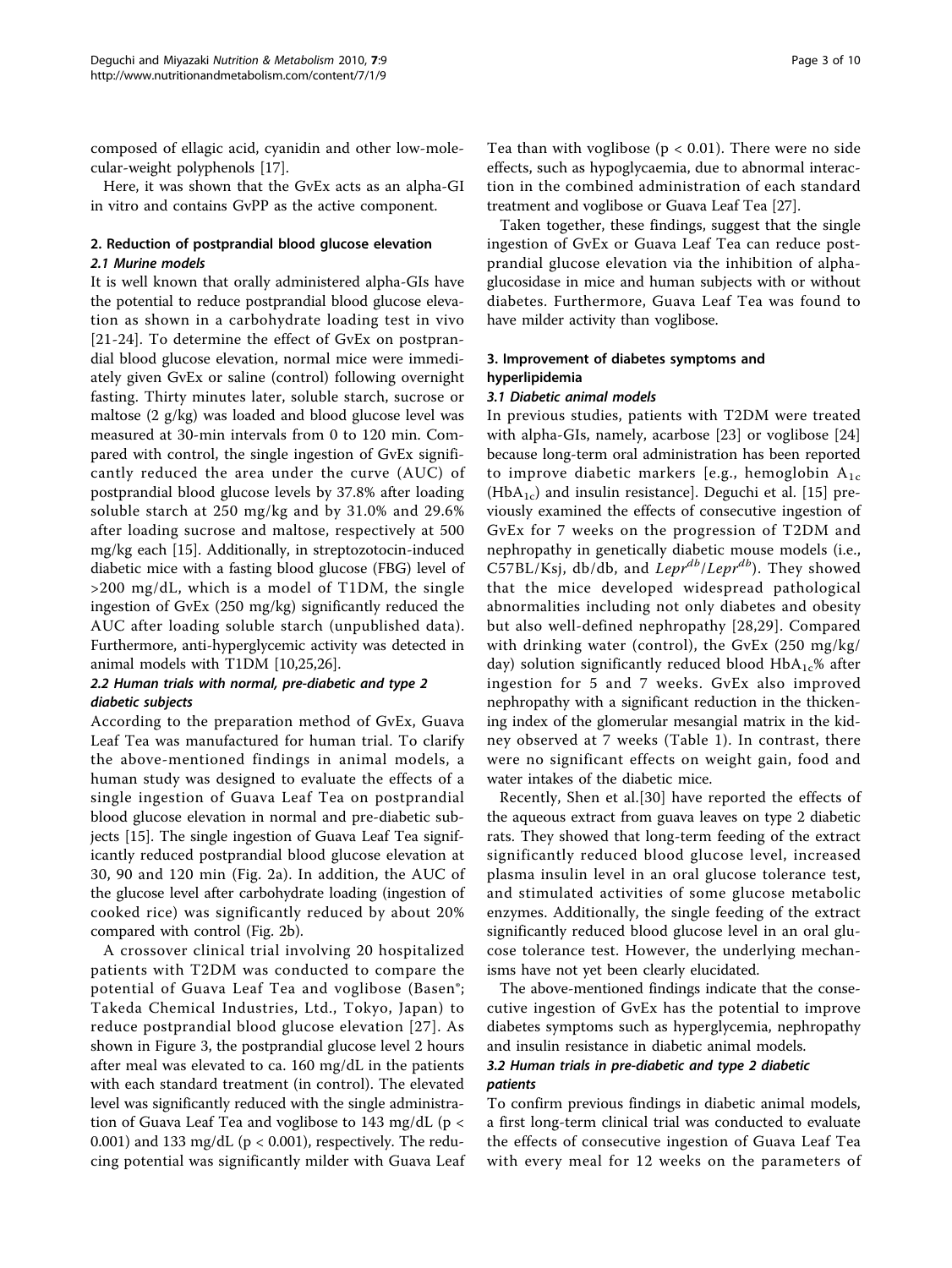<span id="page-3-0"></span>

diabetes symptoms and safety in 15 male subjects with pre-diabetes and mild type 2 diabetes [\[31\]](#page-8-0).

Table [2](#page-4-0) shows the serum parameters of diabetes and analysis results between the initial week and week 12 of ingestion of Guava Leaf Tea in subjects with pre-diabetes and mild diabetes. In all the subjects, the FBG level showed a decrease from 136 to 131 mg/dL ( $p =$ 0.07) and a significant reduction was detected after the calculation of reduction rate of the FBG level. In particular, the FBG level showed a more pronounced decrease in the pre-diabetic subjects ( $p = 0.06$ ;  $n = 7$ ; initial FBG level: 110-126 mg/dL). Five of seven pre-diabetic subjects showed a reduction in blood  $HbA_{1c}\$ %. Also, the levels of insulin, C-peptide and homeostasis model assessment for insulin resistance (HOMA-IR) significantly decreased in all subjects. Moreover, after the

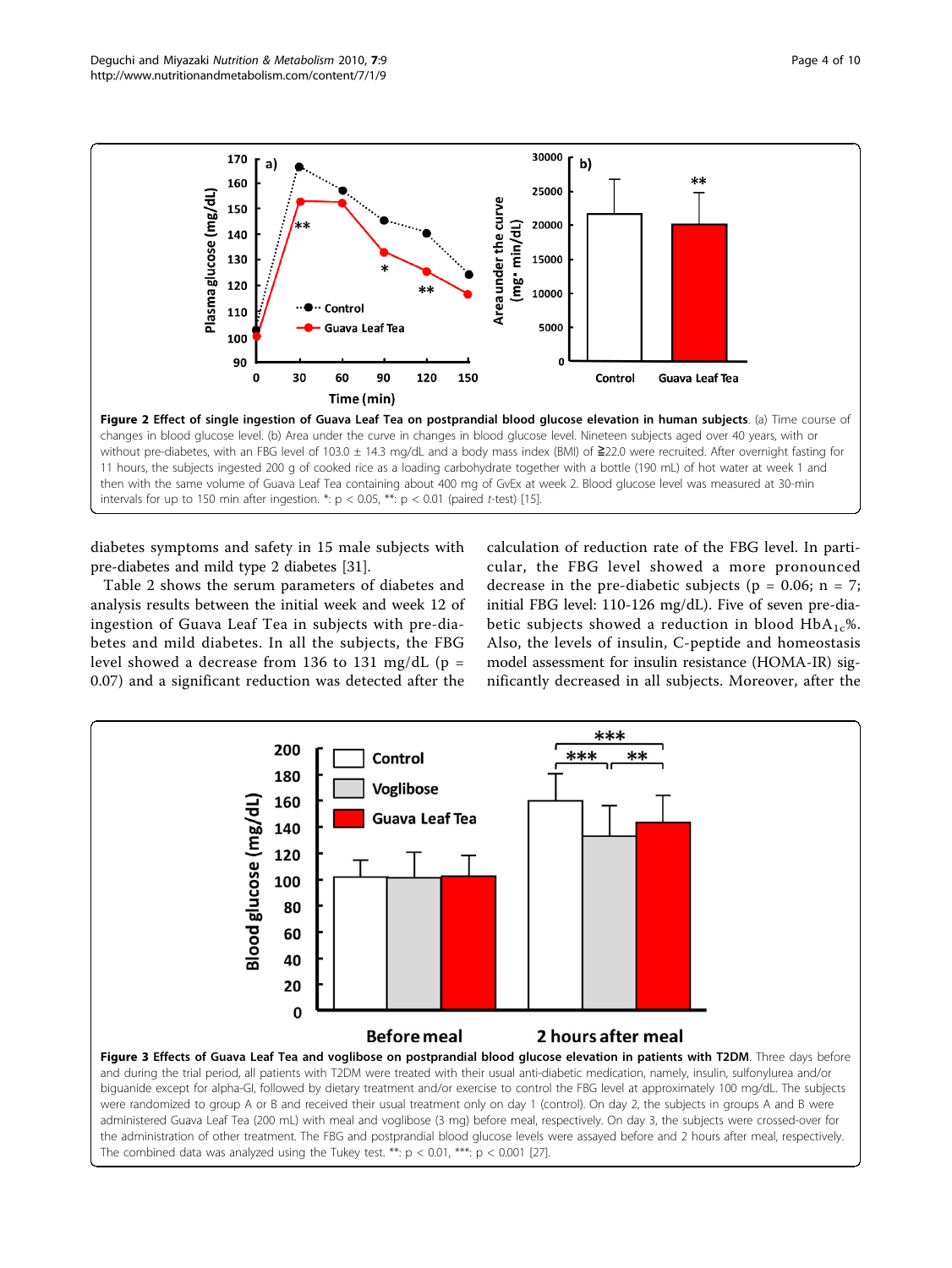<span id="page-4-0"></span>

|  |  |  |  |  |  | Table 1 Effect of GvEx on glomeruli in db/db mice |  |  |  |
|--|--|--|--|--|--|---------------------------------------------------|--|--|--|
|--|--|--|--|--|--|---------------------------------------------------|--|--|--|

|                    | Glomeruli                                |  |  |  |
|--------------------|------------------------------------------|--|--|--|
| Group              | Number of thickened matrix <sup>1)</sup> |  |  |  |
| Control $(n = 10)$ | $11.3 + 2.7$                             |  |  |  |
| GvEx $(n = 9)$     | $7.2 + 2.6$ **                           |  |  |  |

Six-week-old db/db (C57BL/KsJ) mice were equally divided into 2 groups according to body weight. All animals were permitted water or GvEx solution (250 mg/kg bw/day) mixed in tap water and diet (MF commercial diet, Oriental Yeast Co., Ltd., Tokyo, Japan) ad libitum. The study period was 7 weeks [\[15](#page-8-0)].

1) Number of glomeruli per specimen with moderate and marked changes. Values are expressed as mean  $\pm$  SD. \*\*: p < 0.01 (Student's t-test).

ingestion of Guava Leaf Tea for 12 weeks, serum levels of total cholesterol (T-CHO) and triglyceride (TG) significantly decreased in the subjects with hypercholesterolemia and hypertriglycemia ( $n = 7$  and  $n = 5$ ; initial levels: >220 mg/dL and >150 mg/dL, respectively). There were no abnormal changes in the parameters of iron metabolism, liver and kidney functions, blood chemistry and on items covered in the physician's physical examination and health interviews during this trial [[31\]](#page-8-0).

A second long-term clinical trial investigated the effects of consecutive ingestion of Guava Leaf Tea for 8 weeks on the parameters of diabetes symptoms and safety in diabetic patients receiving therapy, that is, antidiabetic medication with or without an inhibitor of HMG-CoA reductase [[32\]](#page-8-0).

Table 2 shows the serum parameters of diabetes and analysis results between the initial week and week 8 of ingestion of Guava Leaf Tea in diabetic patients with some medication. Ingestion of the tea significantly decreased blood  $HbA_{1c}\%$  in diabetic patients who had initial values of >6.5% and were assessed to have

abnormal control of blood glucose level. Additionally, the ingestion of the tea significantly reduced serum insulin level in diabetic patients with hyperinsulinemia whose serum insulin level was >17 μU/ml before intake. The ingestion of the tea also decreased the parameter values of lipid metabolism, that is, triglycerides (TG; p < 0.05, for 4 weeks), nonesterified fatty acids (NEFAs; p < 0.05, for 4 weeks), remnant-like particle-cholesterol ( $p =$ 0.08, for 4 weeks) and phospholipids ( $p = 0.06$ , for 8 weeks), in the subjects with values higher than the reference values in patients without fluvastatin treatment. In contrast, neither side effects resulting from alterations in the parameter values of liver and kidney functions or blood chemistry nor changes in doctor's health interviews were observed during the entire clinical trial period. Also, there was no hypoglycemia due to the abnormal interaction between Guava Leaf Tea and antidiabetic drugs with or without an HMG-CoA reductase inhibitor [\[32](#page-8-0)].

Taken together, it is suggested that the consecutive ingestion of Guava Leaf Tea with every meal improves diabetes symptoms, such as hyperglycemia, hyperinsulinemia, insulin resistance as well as hyperlipidemia in pre-diabetic and mild diabetic patients with or without hyperlipidemia. Moreover, it is indicated that the consecutive ingestion of Guava Leaf Tea in addition to antidiabetic and anti-hypercholesterolemia medications shows no side effects due to the abnormal interaction.

# 4. Improvement of hypercholesterolemia and hypoadiponectinemia

To verify the anti-hyperlipidemic activity of Guava Leaf Tea, a third long-term clinical trial investigated the effects of consecutive intake for 8 weeks on the

| Serum parameter           |    | Pre- and mild diabetic patients <sup>1)</sup> |                            | Type 2 diabetic patients <sup>2)</sup> |                     |                  |  |
|---------------------------|----|-----------------------------------------------|----------------------------|----------------------------------------|---------------------|------------------|--|
|                           | n  | <b>Initial week</b>                           | Week 12                    | $n^{3}$                                | <b>Initial week</b> | Week 8           |  |
| FBG (mg/dL)               | 15 | $136 \pm 22$                                  | $131 \pm 25$ <sup>#1</sup> | 21                                     | $183 + 71$          | $171 \pm 76$     |  |
| 111-127 mg/dL             |    | $118 + 7$                                     | $112 \pm 6$ <sup>#2</sup>  |                                        |                     |                  |  |
| Reduction rate of FBG (%) | 15 | $\Omega$                                      | $4.3 + 7.6*$               |                                        |                     |                  |  |
| $HbA_{1c}(\%)$            | 15 | $6.1 + 0.7$                                   | $6.2 + 0.8$                | 22                                     | $7.4 + 1.4$         | $7.4 + 1.3$      |  |
| $\geq 6.5\%$              |    |                                               |                            | 15                                     | $8.1 \pm 1.1$       | $7.8 \pm 1.1*$   |  |
| Insulin $(\mu U/mL)$      | 15 | $9.0 + 3.0$                                   | $7.0 + 2.0**$              | 19                                     | $28.7 + 26.3$       | $21.5 \pm 18.0$  |  |
| $\geq$ 17 µU/mL           |    |                                               |                            | 11                                     | $43.6 \pm 25.5$     | $27.5 \pm 19.4*$ |  |
| HOMA-IR                   | 15 | $3.1 \pm 1.3$                                 | $2.3 + 1.0***$             | 19                                     | $12.2 \pm 9.9$      | $10.8 \pm 13.0$  |  |

Table 2 Effect of consecutive ingestion of Guava Leaf Tea on serum parameters of carbohydrate metabolism in preand mild diabetic patients and diabetic patients with T2DM under anti-diabetic medication

<sup>1)</sup> Guava Leaf Tea (190 mL/bottle) was ingested 3 times/day with each meal for 12 weeks by pre-diabetic and mild type 2 diabetic subjects who were 15 males, over 45 years of age and who had an FBG level of 110 mg/dL or higher and a BMI of ≧22.0.<br><sup>2)</sup> Guava Leaf Tea (200 mL/bottle) was ingested 3 times/day with every meal for 8 weeks by 22 patients with T2DM who had a blood H

intake. Of these 22 patients, 19 received anti-diabetic medication (insulin, sulfonylurea and/or alpha-GI) throughout the trial. Three patients with hypercholesterolemia were also administered fluvastatin, an inhibitor of HMG-CoA reductase in addition to an anti-diabetic drug throughout the trial.  $^{3}$  Some data under the no fasting condition are omitted.

Values are expressed as mean  $\pm$  SD. \*: p < 0.05, \*\*: p < 0.01,  $^{*1}$ : p = 0.07,  $^{*2}$ : p = 0.06 (Dunnett's multiple paired test). Reproduced from [[1532\]](#page-8-0) with some modifications.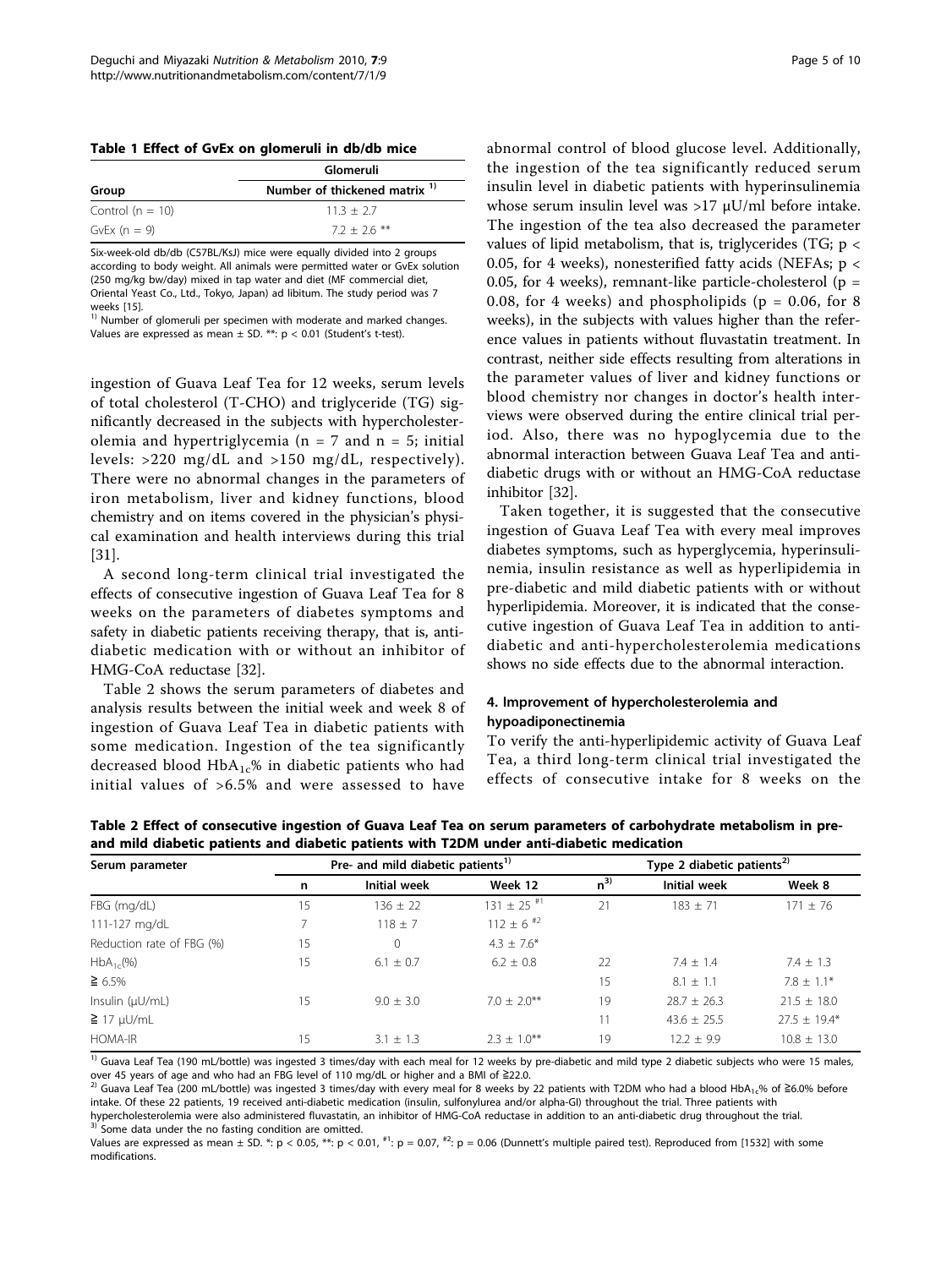<span id="page-5-0"></span>parameters of hyperlipidemia, diabetes and safety in 23 subjects with borderline or mild hyperlipidemia with or without T2DM. During the trial, 7 subjects were administered fluvastatin, pravastatin, pitavastatin, colestimide (an inhibitor of cholesterol absorption) or ethyl icosapentate (a TG reducer) [\[33\]](#page-8-0).

Table 3 shows the changes in serum lipid parameters after the ingestion of Guava Leaf Tea for 8 weeks in subjects with hypercholesterolemia (initial T-CHO level: >220 mg/dL). The consecutive ingestion reduced the serum levels of T-CHO (p < 0.05), LDL-cholesterol (LDL-CHO) ( $p = 0.06$ ) and phospholipid ( $p < 0.05$ ) in these subjects. A significant reduction in T-CHO level  $(p < 0.05)$  was also observed in the same subjects receiving no medicinal treatment. On the other hand, the levels of high-density lipoprotein cholesterol (HDL-CHO), TG, NEFA and lipid peroxide were not significantly changed in the same subjects. In contrast, the consecutive ingestion decreased the serum level of TG  $(p < 0.05,$  week 4) in subjects with hypertriglycemia (initial TG level: >150 mg/dL) and that of phospholipid  $(p < 0.05$ , weeks 4 and 8) in subjects with hyperphospholipidemia (initial phospholipid level: >250 mg/dL).

Moreover, the ingestion of Guava Leaf Tea significantly reduced blood  $HbA_{1c}$  % in diabetic subjects (initial  $HbA_1c\$  55\), and significantly increased serum adiponectin level in each subject with hypoadiponectinemia (Table 4) and hyperglycemia. The nutritional intake of all the subjects showed no significant variation in the results of the questionnaires that were designed for 1 week in the first, middle and last weeks of the trial period [\[33\]](#page-8-0). This suggests that the trial findings were due to the effects of ingestion of Guava Leaf Tea and not from nutritional intake. There were no abnormal changes in the parameters of liver and kidney function, blood chemistry and doctor's health interviews during

Table 3 Effect of consecutive ingestion of Guava Leaf Tea on serum lipid parameters in subjects with hypercholesterolemia

| Serum parameter           | n  | Initial week  | Week 8                    |  |
|---------------------------|----|---------------|---------------------------|--|
| T-CHO (mg/dL)             | 16 | $749 + 70$    | $235 \pm 30*$             |  |
| Without medical treatment | 10 | $248 \pm 21$  | $231 \pm 28$ *            |  |
| LDL-CHO (mg/dL)           | 16 | $155 + 23$    | $143 \pm 31$ <sup>#</sup> |  |
| HDL-CHO (mg/dL)           | 16 | $54 + 13$     | $52 + 13$                 |  |
| TG (mg/dL)                | 16 | $212 + 113$   | $202 + 105$               |  |
| NEFA (mEg/L)              | 14 | $0.62 + 0.26$ | $0.47 + 0.25$             |  |
| Phospholipid (mg/dL)      | 14 | $263 + 26$    | $746 + 19*$               |  |
| Lipid peroxide (nmol/mL)  | 14 | $0.5 + 0.4$   | $0.4 + 0.2$               |  |

Twenty-three subjects with moderate hyperlipidemia (T-CHO level of ≧180 mg/dL or TG level of ≧150 mg/dL) before intake ingested Guava Leaf Tea (200 mL) with every meal for 8 weeks. Data were stratified by an initial serum T-CHO level of ≧220 mg/dL. Values are expressed as mean  $\pm$  SD. \*: p < 0.05, #: p = 0.06 (Dunnett's multiple paired test). Reproduced from [\[33](#page-8-0)] with some modifications.

the entire trial period. Also, side effects such as hypoglycemia due to the abnormal interaction between Guava Leaf Tea and an HMG-CoA reductase inhibitor, colestimide (an inhibitor of cholesterol absorption) or ethyl icosapentate [\[33](#page-8-0)] were not observed.

Overall, the results indicate that the consecutive ingestion of Guava Leaf Tea together with every meal improves not only hyperglycemia but also hypoadiponectinemia, hypercholesterolemia and hyperlipidemia in pre-diabetic and diabetic patients with or without hyperlipidemia. The consecutive ingestion also ameliorates high blood cholesterol level in subjects with hypercholesterolemia or borderline hypercholesterolemia.

#### 5. Safety

To confirm the safety of GvEx and Guava Leaf Tea, several toxicity studies have been conducted in vitro, as well as in animal models and human subjects.

In single-dose and 1-month repeated dose toxicity studies, Kobayashi et al. [\[34](#page-8-0)] demonstrated that the oral administration of GvEx (200 and 2000 mg/kg/day) caused no abnormal effects in rats, indicating that there is neither acute nor chronic toxicity. Oyama et al. [\[35](#page-8-0)] investigated the mutagenic activity of both GvEx and Guava Leaf Tea. They found that Guava Leaf Tea had a lower mutagenic activity than commercial green tea and black tea in a DNA repair test (Rec-assay); however, these teas showed no mutagenic activity in a bacterial reverse mutation test (Ames test). Moreover, GvEx did not induce chromosomal aberrations in a micronuclear test using peripheral blood erythrocytes, which were prepared from mice by a single oral administration of GvEx (2000 mg/kg). From these findings, it is suggested that Guava Leaf Tea and these commercial teas have no genotoxicity.

Table 4 Effect of consecutive ingestion of Guava Leaf Tea on serum adiponectin level in subjects with moderate hyperlipidemia (stratified by the initial level of serum adiponectin and  $HbA_{1c}$ )

|                           | Serum adiponectin level (ug/mL) |                     |                |  |
|---------------------------|---------------------------------|---------------------|----------------|--|
|                           | n                               | <b>Initial week</b> | Week 8         |  |
| Initial adiponectin level |                                 |                     |                |  |
| $<$ 4.0 $\mu$ g/mL        | 5                               | $2.3 + 1.7$         | $5.7 + 1.8*$   |  |
| $4.0 - 5.5 \mu q/mL$      | 3                               | $4.5 + 0.7$         | $4.9 + 3.9$    |  |
| $5.5 - 7.0 \mu q/mL$      | 6                               | $6.4 + 0.4$         | $6.8 + 2.4$    |  |
| $\geq$ 7.0 µg/mL          | 9                               | $11.6 + 4.8$        | $13.0 \pm 6.0$ |  |
| Initial $HbA_{1c}$        |                                 |                     |                |  |
| $\geq 6.5\%$              | 9                               | $5.7 + 1.8$         | $6.8 \pm 3.2*$ |  |
| $< 6.5\%$                 | 14                              | $10.4 + 5.3$        | $5.7 + 1.8$    |  |

Subjects and conditions in the intervention are described in Table 3. Values are expressed as mean  $\pm$  SD. \*: p < 0.05 (Dunnett's multiple paired test). Reproduced from [[33\]](#page-8-0) with some modifications.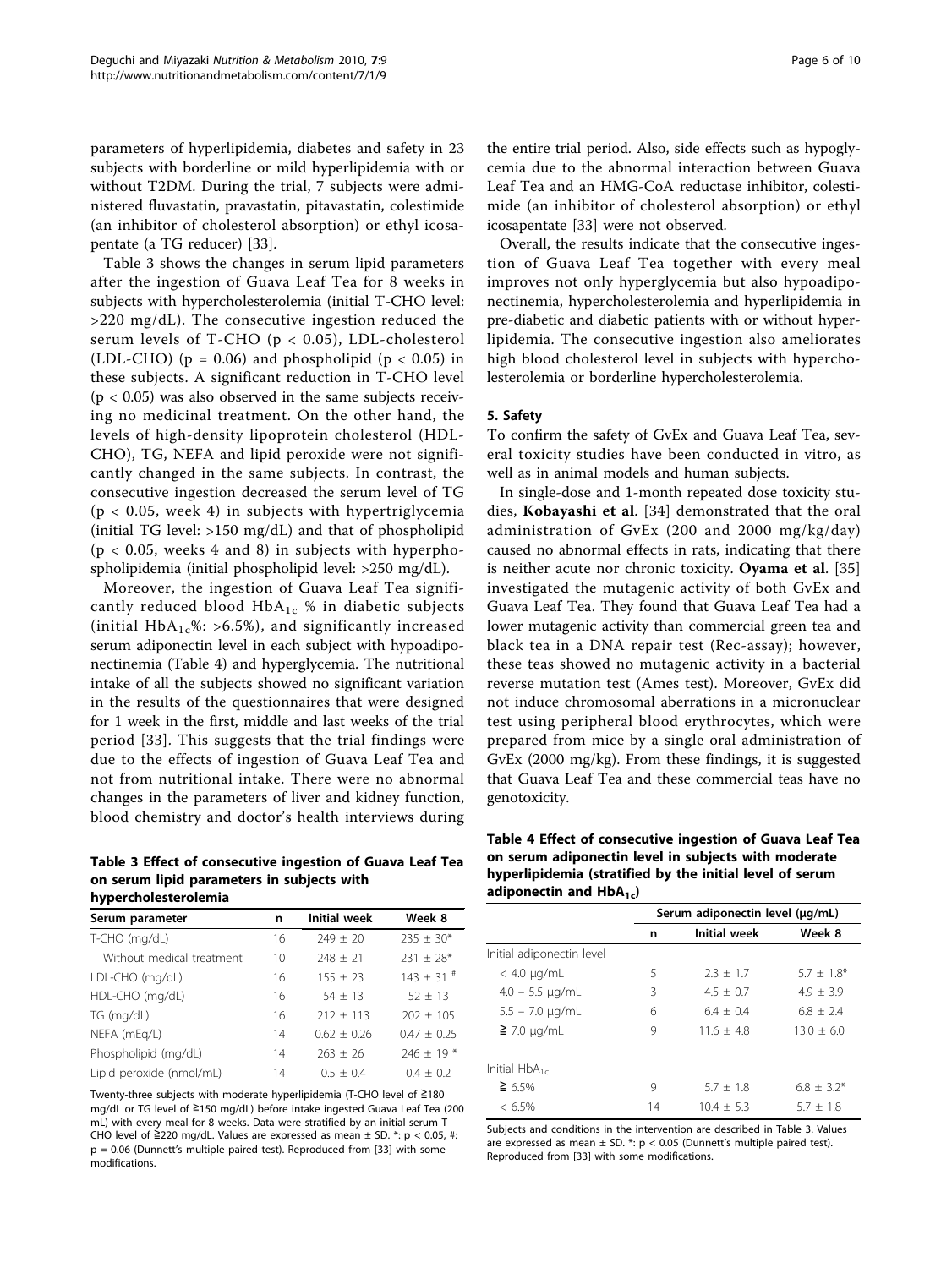After the approval as FOSHU, Guava Leaf Tea has been taken by not only subjects with pre-diabetes but also patients with mild and moderate T2DM. If the ingested Guava Leaf Tea interacts with anti-diabetic and other commercial drugs, it poses a risk of side effects, such as hypoglycemia or inhibition of drug activity. Cytochrome P450 (CYP) isoforms in the human liver or the small intestinal epithelium are known to be involved in drug metabolism. Especially, CYP2C8, CYP2C9 and CYP3A4, which are typical CYP isoforms, can metabolize many commercial drugs. Grapefruit juice inhibits CYP isoforms and shows abnormal interaction with anti-diabetic drugs as well as many other commercial drugs, such as repaglinide and tolbutamide (sulfonylurea) as a stimulator of insulin release from the pancreas, sibutramine as an appetite suppressant, HMG-CoA reductase inhibitors, losartan as an angiotensin II receptor antagonist, calcium channel blockers, and warfarin [[36](#page-8-0),[37](#page-8-0)]. Therefore, to evaluate the interaction between Guava Leaf Tea and anti-diabetic and other commercial drugs, Kaneko et al. [[38](#page-8-0)] investigated the inhibitory effects of GvEx and Guava Leaf Tea on CYP2C8, CYP2C9 and CYP3A4 in vitro and compared them with quercetin as another inhibitor and grapefruit juice. Quercetin and grapefruit juice were shown to have higher inhibitory effects on CYP2C8, CYP2C9 and CYP3A4 than GvEx (more than 10-fold) and Guava Leaf Tea (more than 2- to 10-fold), respectively. A subsequent histopathological study showed the absence of response to the induction of P450 isoforms in the liver of rats with 1-month repeated oral administration of GvEx (2000 mg/kg/day). From these findings, it would appear unlikely that Guava Leaf Tea can cause drug interactions based on either inhibition or induction of cytochrome P450 isoforms.

Deguchi et al. [[39\]](#page-8-0) investigated the effects of GvEx in combination with typical alpha-GIs acarbose or voglibose on alpha-amylase activity in vitro and postprandial blood glucose elevation in mice. GvEx inhibited alphaamylase dose-dependently when combined with the low active dose of acarbose or voglibose. When concomitantly administered with acarbose or voglibose to normal mice, acarbose and voglibose each at the active dose suppressed postprandial blood glucose elevation following loading of sugars with no effect of GvEx (250 mg/kg). In contrast, at the inactive dose, acarbose and voglibose did not affect the activity of GvEx (250 mg/ kg). Therefore, these findings indicate that the combined ingestion of GvEx and an alpha-GI does not induce hypoglycemia in an animal model.

To further examine the effects of drinking excessive amounts of Guava Leaf Tea, human healthy subjects in a previous study [[31\]](#page-8-0) ingested a 3-fold volume (600 ml) of the tea. Notably, neither diarrhea nor hypoglycemia

was observed. Furthermore, single ingestion and the consecutive ingestion of Guava Leaf Tea for 8 or 12 weeks with or without anti-diabetic and anti-hyperlipidemia drugs in human clinical trials demonstrated no side effects or abnormal changes, as described earlier.

These findings indicate that Guava Leaf Tea and GvEx induce neither toxicity, mutagenicity, nor abnormal interaction with anti-diabetic and anti-hyperlipidemia drugs, and have a lower potential for drug interactions based on either inhibition or induction of cytochrome P450 isoforms. Thus, Guava Leaf Tea and GvEx can be deemed food and a safe food material, respectively.

# 6. Discussion

Acarbose [[21,23](#page-8-0)] and voglibose [\[22,24](#page-8-0)] are each administered as an oral hypoglycemic agent to improve postprandial hyperglycemia, fasting hyperglycemia and hyperinsulinemia. In a previous non-insulin-dependent diabetes mellitus trial (an international, multicenter, double-blind, placebo-controlled trial) in which about 1,400 pre-diabetic subjects with impaired glucose tolerance were enrolled [\[40,41\]](#page-8-0), it was demonstrated that long-term treatment with acarbose decreases the risk of T2DM, hypertension and cardiovascular disease. Also, a recent randomized double-blind trial in Japan has proven that long-term treatment with voglibose reduces the risk of progression to T2DM in about 1,800 pre-diabetic subjects with impaired glucose tolerance [[42](#page-9-0)]. It is important to point out that the development of T2DM is associated with the onset of cardiovascular disease. Currently, there is ongoing debate as to whether postprandial blood glucose level is a stronger predictor of cardiovascular events than fasting blood glucose in T2DM [\[43,44](#page-9-0)]. Therefore, the adequate control of postprandial blood glucose level is highly important in preventing the onset of T2DM or its complications in prediabetic or diabetic patients. To prevent the development of T2DM, pre-diabetic and non-diabetic subjects are firstly managed by modification of lifestyle in order to reduce body weight, without generally receiving pharmacologic drug therapy which is considered for higherrisk patients [[45\]](#page-9-0). In this regard, both therapeutic exercise and alimentotherapy are attractive alternatives and recommended in both developed and developing countries. In Japan, FOSHU is particularly expected to aid in the prevention of T2DM.

On further evaluations in animal models and a human trial using subjects with or without pre-diabetes, a reduction in postprandial blood glucose elevation has been observed with a single oral ingestion of GvEx and Guava Leaf Tea [[15\]](#page-8-0) (Figure [2](#page-3-0)). In addition, the improvement of diabetes symptoms, such as hyperglycemia, nephropathy (Table [1](#page-4-0)) and insulin resistance, has been reported with the consecutive ingestion of GvEx in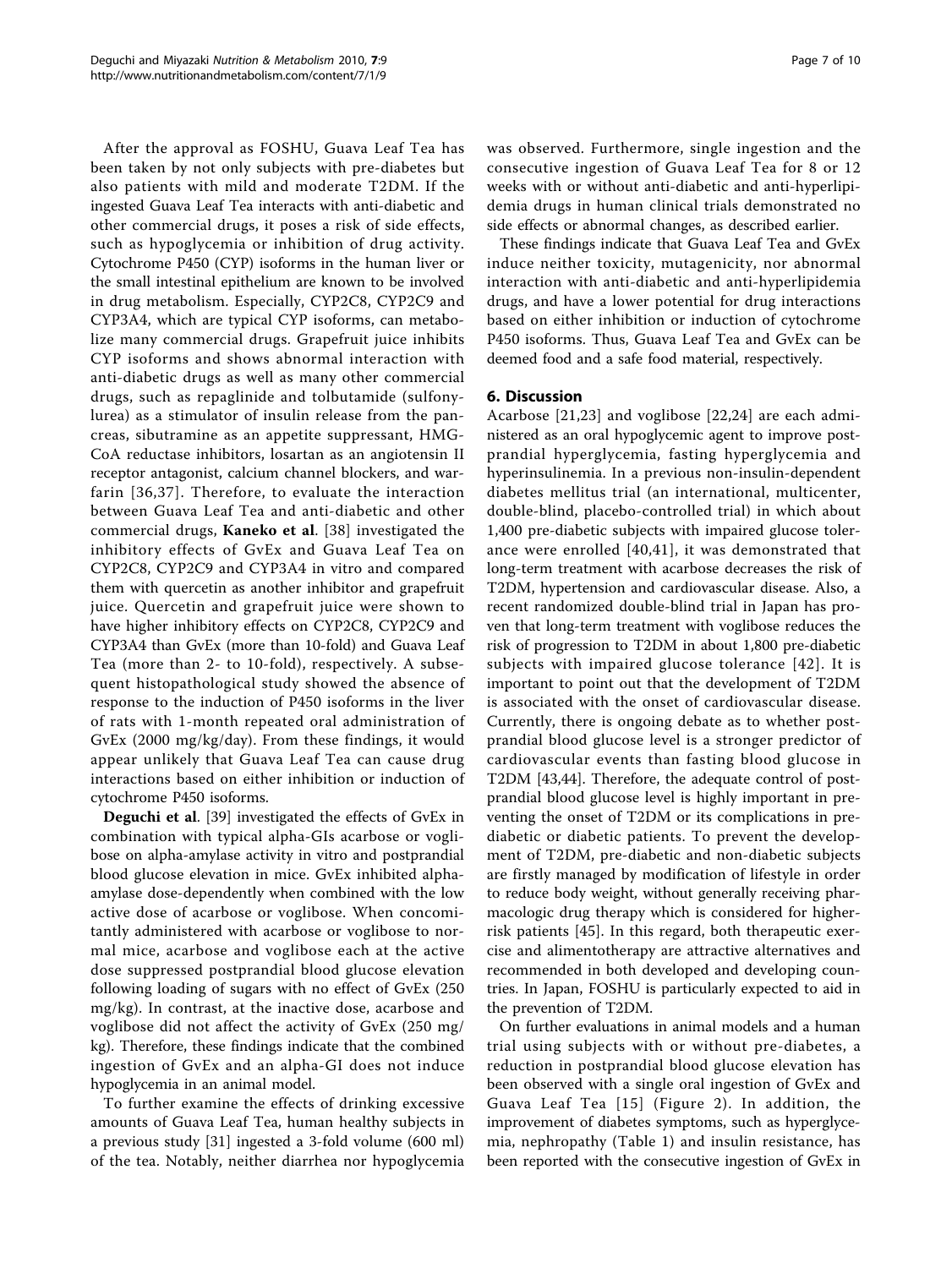diabetic animal models [\[15\]](#page-8-0). Moreover, some clinical trials have demonstrated that the consecutive ingestion of Guava Leaf Tea with every meal improved diabetes symptoms and insulin resistance in pre-diabetic and diabetic patients [\[15,32\]](#page-8-0) (Table [2\)](#page-4-0). These observations indicate that the chronic suppression of postprandial blood glucose elevation, which is induced by the consecutive ingestion of Guava Leaf Tea containing GvEx via its alpha-glucosidase inhibition, plays an important role in the improvement of not only hyperglycemia and diabetes symptoms, as similarly induced by typical alpha-GIs, but also insulin resistance in pre-diabetic and diabetic patients.

A human study found that the consecutive ingestion of Guava Leaf Tea with every meal improved hypoadiponectinemia and hyperglycemia, showing an increase in adiponectin level and a decrease in  $HbA_{1c}\%$  in blood at each initial level [[33](#page-8-0)] (Table [4\)](#page-5-0). Recently, Ochiai et al. [[46](#page-9-0)] have demonstrated that treatment of T2DM patients with acarbose for 12 weeks improves both hypoadiponectinemia and hyperglycemia, showing an increase in serum adiponectin level and a decrease in  $HbA_{1c}$ % in blood. These findings suggest that Guava Leaf Tea has similar therapeutic potential to acarbose for improving hypoadiponectinemia and hyperglycemia. Moreover, there is a good inverse correlation between adiponectin and  $HbA_{1c}$ % in blood of the patients treated with Guava Leaf Tea or acarbose. Although the exact mechanism remains uncertain, the improvement of hypoadiponectinemia and hyperglycemia is considered to be associated with the chronic suppression of postprandial blood glucose elevation by alpha-glucosidase inhibition.

A previous clinical trial has also demonstrated that the consecutive ingestion of Guava Leaf Tea together with every meal improved hypertriglyceridemia and hypercholesterolemia [[33](#page-8-0)] (Table [3](#page-5-0)). It is speculated that the chronic suppression of postprandial blood glucose elevation is one of the underlying mechanisms involved in the improvement of not only hyperglycemia and hypoadiponectinemia but also hypertriglyceridemia and hypercholesterolemia. Hyperglycemia, hyperlipidemia and hypercholesterolemia are some of the criteria indicating metabolic syndrome and these conditions are closely associated with insulin resistance. It has been hypothesized that an increase in adiponectin level in hypoadiponectinemia improves insulin resistance, T2DM and metabolic syndrome [[5\]](#page-8-0). Taking the results of all the clinical trials together, the consecutive ingestion of Guava Leaf Tea improves insulin resistance, hyperlipidemia and hypercholesterolemia with or without an increase in adiponectin level and a decrease in  $HbA<sub>1c</sub>$ %. Such consecutive ingestion may be expected to improve or prevent insulin resistance as well as metabolic syndrome. To confirm efficacy and safety, further large-scale clinical trials employing a larger number of subjects with metabolic syndrome are warranted. In particular, the enrolment of patients who received anti-hypertensive drugs and other commercial drugs is important to obtain more information on the absence of interaction between Guava Leaf Tea and these drugs.

In a crossover clinical trial of diabetic patients, it was demonstrated that Guava Leaf Tea has a milder reducing activity for postprandial glucose elevation than voglibose, a typical alpha GI. This is based on the lower activity of GvEx on sugar-degrading enzymes than voglibose. However, alpha-GIs have been reported to have side effects, such as diarrhea, meteorism, flatulence and abdominal wind [\[14](#page-8-0),[23,](#page-8-0)[47](#page-9-0)]. One mechanism suggested to underlie these side effects is that the potent inhibition of sugar-degrading enzymes allows undigested sugars to reach the colon where they stimulate the abnormal production of several acids by intestinal bacteria. This is followed by a decrease in intestinal pH and the generation of carbon dioxide gas, which are responsible for the side effects. In contrast and as described earlier, no abdominal symptoms were observed after the consecutive ingestion of Guava Leaf Tea for 8 or 12 weeks in some human trials. In addition, previous in vitro studies and investigations using animal models have demonstrated that Guava Leaf Tea and GvEx induce neither toxicity nor mutagenicity. Moreover, both GvEx and Guava Leaf Tea have weak inhibitory activity on cytochrome P450 isoforms, which are associated with the metabolism of anti-diabetic drugs and many commercial drugs. This suggests that Guava Leaf Tea has a lower potential for abnormal interaction with these drugs. It is therefore suggested that Guava Leaf Tea containing GvEx is a useful and harmless food for treating pre-diabetic and diabetic patients.

#### Conclusions

On the basis of numerous lines of scientific evidence regarding the effectiveness and safety of Guava Leaf Tea containing GvEx for treating T2DM, it was approved as FOSHU in March 2000 and it is recommended for individuals who are anxious about their high blood glucose and control of sugar uptake. Many Japanese consumers have taken the commercially available tea and are likely to maintain good health. The consecutive ingestion of Guava Leaf Tea with every meal is expected to benefit pre-diabetic and diabetic patients as an alimentotherapy in both developed and developing countries.

#### Abbreviations

DM: Diabetes mellitus; T2DM: type 2 diabetes mellitus; T1DM: type 1 diabetes mellitus; FOSHU: foods for specified health uses; GvEx: aqueous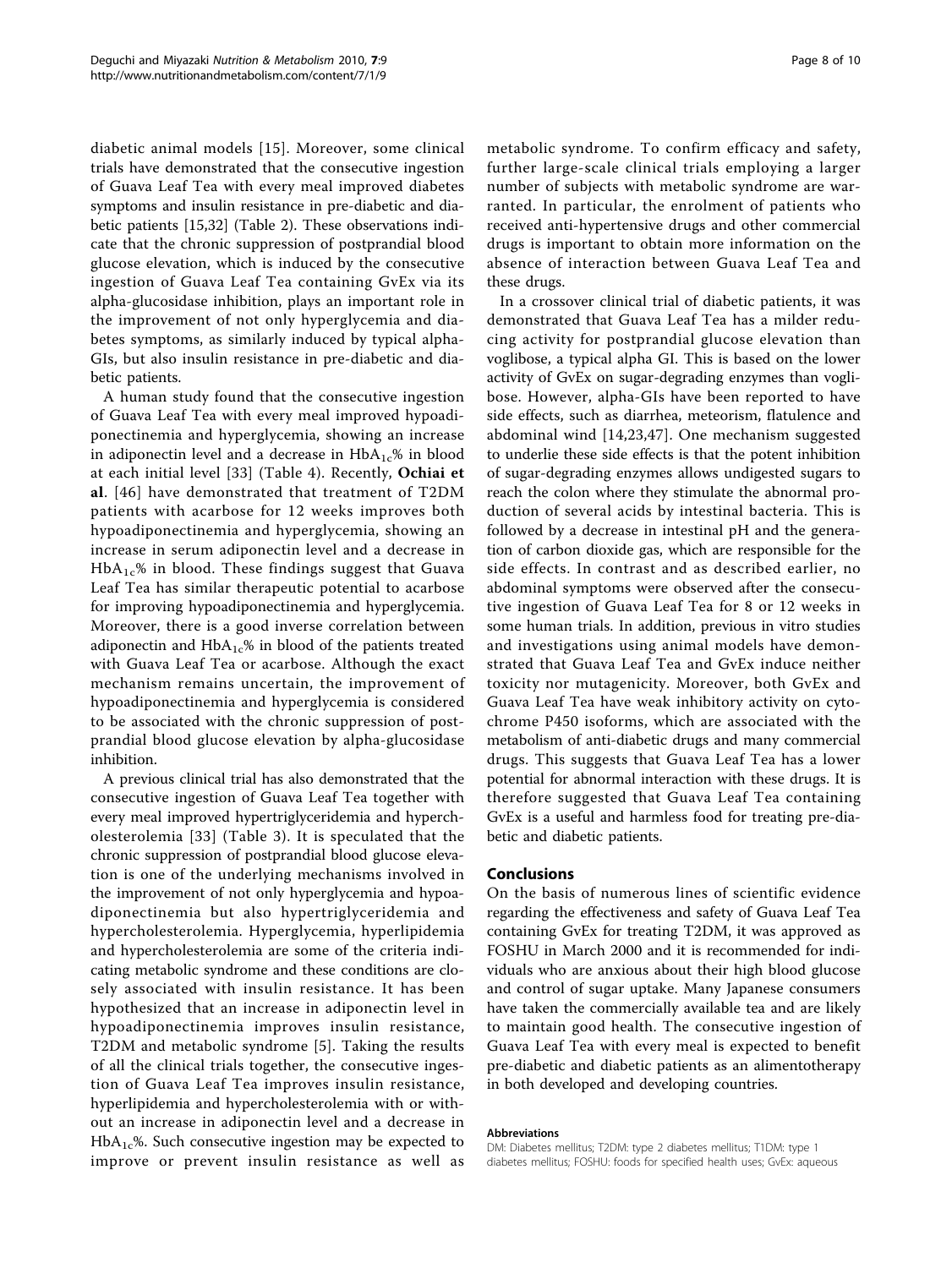<span id="page-8-0"></span>guava leaf extract; GvPP: guava leaf polyphenol; alpha-GI: alpha-glucosidase inhibitor; AUC: area under the curve; FBG: fasting blood glucose; BMI: body mass index;  $HbA_{1c}$ : hemoglobin  $A_{1c}$ ; HOMA-IR: homeostasis model assessment for insulin resistance; T-CHO: total cholesterol; TG: triglyceride; NEFA: nonesterified fatty acid; LDL-CHO: LDL-cholesterol; CYP: cytochrome P450.

#### Acknowledgements

We thank Dr. M. Watanuki of the Yakult Central Institute for Microbiological Research for helpful advice on the preparation of the manuscript.

#### Authors' contributions

YD drafted the manuscript, and KM restructured, revised and completed the writing of the manuscript. Both authors read and approved the final manuscript.

#### Competing interests

YD hold patents covering the uses of Guava Leaf Tea, the agent for treating renal disorders and elevating adiponectin level.

#### Received: 11 September 2009

Accepted: 2 February 2010 Published: 2 February 2010

#### References

- 1. Wild S, Roglic G, Green A, Sicree R, King H: [Global prevalence of diabetes:](http://www.ncbi.nlm.nih.gov/pubmed/15111519?dopt=Abstract) [estimates for the year 2000 and projections for 2030.](http://www.ncbi.nlm.nih.gov/pubmed/15111519?dopt=Abstract) Diabetes Care 2004, 27:1047-1053.
- 2. Kaplan NM: [The deadly quartet. Upper-body obesity, glucose intolerance,](http://www.ncbi.nlm.nih.gov/pubmed/2662932?dopt=Abstract) [hypertriglyceridemia, and hypertension.](http://www.ncbi.nlm.nih.gov/pubmed/2662932?dopt=Abstract) Arch Intern Med 1989, 149:1514-1520.
- 3. Matsuzawa Y: [Pathophysiology and molecular mechanisms of visceral fat](http://www.ncbi.nlm.nih.gov/pubmed/9134345?dopt=Abstract) [syndrome: the Japanese experience.](http://www.ncbi.nlm.nih.gov/pubmed/9134345?dopt=Abstract) Diabetes Metab Rev 1997, 13:3-13.
- 4. Reaven GM: [Banting lecture 1988. Role of insulin resistance in human](http://www.ncbi.nlm.nih.gov/pubmed/3056758?dopt=Abstract) [disease.](http://www.ncbi.nlm.nih.gov/pubmed/3056758?dopt=Abstract) Diabetes 1988, 37:1595-1607.
- 5. Kadowaki T, Yamauchi T, Kubota N, Hara K, Ueki K, Tobe K: [Adiponectin](http://www.ncbi.nlm.nih.gov/pubmed/16823476?dopt=Abstract) [and adiponectin receptors in insulin resistance, diabetes, and the](http://www.ncbi.nlm.nih.gov/pubmed/16823476?dopt=Abstract) [metabolic syndrome.](http://www.ncbi.nlm.nih.gov/pubmed/16823476?dopt=Abstract) J Clin Invest 2006, 116:1784-1792.
- 6. Gutiérrez RM, Mitchell S, Solis RV: [Psidium guajava](http://www.ncbi.nlm.nih.gov/pubmed/18353572?dopt=Abstract): a review of its [traditional uses, phytochemistry and pharmacology.](http://www.ncbi.nlm.nih.gov/pubmed/18353572?dopt=Abstract) J Ethnopharmacol 2008, 117:1-27.
- 7. Tawada S: Illustrated important Okinawa medicinal plants. Naha: Okinawa Bunnkyou Publication 1972, In Japanese.
- 8. Keji C: [Understanding and treatment of diabetes mellitus by traditional](http://www.ncbi.nlm.nih.gov/pubmed/7304503?dopt=Abstract) [Chinese medicine.](http://www.ncbi.nlm.nih.gov/pubmed/7304503?dopt=Abstract) Am J Chin Med 1981, 9:93-94.
- 9. Nien-yung C, Kuang-hsiung C: The illustrated medical plants of Taiwan Taipei: SMC Publishing 2004, 5.
- 10. Ojewole JA: [Hypoglycemic and hypotensive effects of](http://www.ncbi.nlm.nih.gov/pubmed/16395418?dopt=Abstract) Psidium guajava [Linn. \(Myrtaceae\) leaf aqueous extract.](http://www.ncbi.nlm.nih.gov/pubmed/16395418?dopt=Abstract) Methods Find Exp Clin Pharmacol 2005, 27:689-695.
- 11. Cheng JT, Yang RS: [Hypoglycemic effect of guava juice in mice and](http://www.ncbi.nlm.nih.gov/pubmed/6660217?dopt=Abstract) [human subjects.](http://www.ncbi.nlm.nih.gov/pubmed/6660217?dopt=Abstract) Am J Chin Med 1983, 11:74-76.
- 12. Arai S, Yasuoka A, Abe K: [Functional food science and food for specified](http://www.ncbi.nlm.nih.gov/pubmed/18196990?dopt=Abstract) [health use policy in Japan: state of the art.](http://www.ncbi.nlm.nih.gov/pubmed/18196990?dopt=Abstract) Curr Opin Lipidol 2008, 19:69-73.
- 13. Ishida Y: Food for specified health uses. FOSHU in primary care of lifestylerelated disease (disorders) with foods Tokyo: Dai-ichi ShuppanHosoya N 2001, 176-178, In Japanese.
- 14. Alpha-glucosidase inhibitor. [http://en.wikipedia.org/wiki/Alpha](http://en.wikipedia.org/wiki/Alpha-glucosidase_inhibitor)[glucosidase\\_inhibitor.](http://en.wikipedia.org/wiki/Alpha-glucosidase_inhibitor)
- 15. Deguchi Y, Osada K, Uchida K, Kimura H, Yoshikawa M, Kudo T, Yasui H, Watanuki M: Effects of extract of guava leaves on the development of diabetes in the db/db mouse and on the postprandial blood glucose of human subjects. Nippon Nogeikagaku Kaishi 1998, 72:923-932, In Japanese.
- 16. Wang B, Liu HC, Hong JR, Li HG, Huang CY: Effect of [Psidium guajava](http://www.ncbi.nlm.nih.gov/pubmed/17441354?dopt=Abstract) leaf [extract on alpha-glucosidase activity in small intestine of diabetic](http://www.ncbi.nlm.nih.gov/pubmed/17441354?dopt=Abstract) [mouse.](http://www.ncbi.nlm.nih.gov/pubmed/17441354?dopt=Abstract) Sichuan Da Xue Xue Bao Yi Xue Ban 2007, 38:298-301, In Chinese.
- 17. Deguchi Y: Effect of guava tea on postprandial blood glucose and diabetes. Assoc J Jpn Soc Med Use Funct Foods 2006, 3:439-445, In Japanese.
- 18. Okuda T, Yoshida T, Hatano T, Yazaki K, Ashida M: Ellagitannins of the casuarinaceae stachyuraceae and myrtaceae. Phytochem 1982, 21:2871-2874.

Page 9 of 10

- 19. Okuda T, Hatano T, Yazaki K: [Guavin B, an ellagitannin of novel type.](http://www.ncbi.nlm.nih.gov/pubmed/6525667?dopt=Abstract) Chem Pharm Bull 1984, 32:3787-3788.
- 20. Okuda T, Yoshida T, Hatano T, Yazaki K, Ikegami Y, Shingu T: Guavin A, C and D, complex tannins from Psidium Guajava. Chem Pharm Bull 1987, 35:443-446.
- 21. Yamashita K, Sugawara S, Sakairi I: [Effects of an alpha-glucosidase](http://www.ncbi.nlm.nih.gov/pubmed/6373545?dopt=Abstract) [inhibitor, acarbose, on blood glucose and serum lipids in streptozotocin](http://www.ncbi.nlm.nih.gov/pubmed/6373545?dopt=Abstract)[induced diabetic rats.](http://www.ncbi.nlm.nih.gov/pubmed/6373545?dopt=Abstract) Horm Metab Res 1984, 16:179-182.
- Matsuo T, Odaka H, Ikeda H: [Effect of an intestinal disaccharidase](http://www.ncbi.nlm.nih.gov/pubmed/1728846?dopt=Abstract) [inhibitor \(AO-128\) on obesity and diabetes.](http://www.ncbi.nlm.nih.gov/pubmed/1728846?dopt=Abstract) Am J Clin Nutr 1992, 55:314S-317S.
- 23. Hanefeld M: [The role of acarbose in the treatment of non-insulin](http://www.ncbi.nlm.nih.gov/pubmed/9647342?dopt=Abstract)[dependent diabetes mellitus.](http://www.ncbi.nlm.nih.gov/pubmed/9647342?dopt=Abstract) *J Diabetes Complications* 1998, 12:228-237.
- 24. Chen X, Zheng Y, Shen Y: [Voglibose \(Basen, AO-128\), one of the most](http://www.ncbi.nlm.nih.gov/pubmed/16457643?dopt=Abstract) [important alpha-glucosidase inhibitors.](http://www.ncbi.nlm.nih.gov/pubmed/16457643?dopt=Abstract) Curr Med Chem 2006, 13:109-116.
- 25. Mukhtar HM, Ansari SH, Ali M, Naved T, Bhat ZA: [Effect of water extract of](http://www.ncbi.nlm.nih.gov/pubmed/15497764?dopt=Abstract) Psidium guajava [leaves on alloxan-induced diabetic rats.](http://www.ncbi.nlm.nih.gov/pubmed/15497764?dopt=Abstract) Pharmazie 2004, 59:734-735.
- 26. Wang B, Liu HC, Ju CY: [Study on the hypoglycemic activity of different](http://www.ncbi.nlm.nih.gov/pubmed/16334572?dopt=Abstract) extracts of wild Psidium guajava [leaves in Panzhihua Area.](http://www.ncbi.nlm.nih.gov/pubmed/16334572?dopt=Abstract) Sichuan Da Xue Xue Bao Yi Xue Ban 2005, 36:858-861, In Chinese.
- 27. Ishibashi K, Oka M, Hachiya M, Maeda T, Tajima N: Comparison of voglibose and Guava Tea (Bansoureicha®) on postprandial blood glucose level. J Pract Diabetes 2004, 21:455-458, In Japanese.
- 28. Lee SM, Gradam A: [Early immunopathologic events in experimental](http://www.ncbi.nlm.nih.gov/pubmed/7004900?dopt=Abstract) [diabetic nephropathy: a study in db/db mice.](http://www.ncbi.nlm.nih.gov/pubmed/7004900?dopt=Abstract) Exp Mol Pathol 1980, 33:323-332.
- 29. Lee SM, Bressler R: [Prevention of diabetic nephropathy by diet control in](http://www.ncbi.nlm.nih.gov/pubmed/7009265?dopt=Abstract) [the db/db mouse.](http://www.ncbi.nlm.nih.gov/pubmed/7009265?dopt=Abstract) Diabetes 1981, 30:106-111
- 30. Shen SC, Cheng FC, Wu NJ: Effect of quava (Psidium quajava Linn.) leaf [soluble solids on glucose metabolism in type 2 diabetic rats.](http://www.ncbi.nlm.nih.gov/pubmed/18819164?dopt=Abstract) Phytother Res 2008, 22:1458-1464.
- 31. Deguchi Y, Osada K, Chonan O, Kobayahsi K, Oohashi A, Kitukawa T, Watanuki M, Ooni M, Nakajima K, Hata Y: Effectiveness of consecutive ingestion and excess intake of guava leaves tea in human volunteers. J Jap Counc Adv Food Ingredients Res 2000, 1:19-28, In Japanese
- 32. Asano T, Tuji A, Deguchi Y, Makino K: Clinical effect of Guava Tea (Bansoureicha®) on diabetes patient. Jap J Nutr Assess 2005, 11:81-85, In Japanese.
- 33. Asano T, Deguchi Y, Tuji A, Makino K, Takamizawa K: Effects and safety of Guava Tea (Bansoureicha®) on borderline and mild hyperlipidemia. Jap J Nutr Assess 2007, 24:599-605, In Japanese.
- 34. Kobayashi T, Kaneko K, Takahashi M, Onoue M: Safety evaluations of guava leaves and unripe fruit of guava: single dose and 1 monthrepeated doe oral toxicity studies in rats. Annu Rep Yakult Cent Inst Microbiol Res 2005, 24:81-100, In Japanese.
- 35. Oyama W, Urakawa M, Gonda M, Ohsawa T, Yasutake N, Onoue M: Safety of extracts of guava leaves and unripe fruit from Psidium guajava L.: bacterial reverse mutation, DNA repair and micronucleus tests. Annual Report of Yakult Central Institute for Microbiological Research 2005, 24:113-125, In Japanese.
- 36. Tassaneeyakul W, Guo LQ, Fukuda K, Ohta T, Yamazoe Y: [Inhibition](http://www.ncbi.nlm.nih.gov/pubmed/10860553?dopt=Abstract) [selectivity of grapefruit juice components on human cytochromes P450.](http://www.ncbi.nlm.nih.gov/pubmed/10860553?dopt=Abstract) Arch Biochem Biophys 2000, 378:356-363.
- 37. Bailey DG, Dresser GK: [Interactions between grapefruit juice and](http://www.ncbi.nlm.nih.gov/pubmed/15449971?dopt=Abstract) [cardiovascular drugs.](http://www.ncbi.nlm.nih.gov/pubmed/15449971?dopt=Abstract) Am J Cardiovasc Drugs 2004, 4:281-297.
- 38. Kaneko K, Iwadate E, Uchida K, Kato I, Deguchi Y, Onoue M: Studies on interaction between Bansoreicha and medicines. Annual Report of Yakult Central Institute for Microbiological Research 2005, 24:73-80, In Japanese
- 39. Deguchi Y, Osada K, Watanuki M: Effect of guava leaf extract in combination with acarbose or voglibose on increased blood glucose level in sugar-loaded normal mice. J Jap Soc Nutr Food Sci 2003, 56:207-212, In Japanese.
- 40. Chiasson JL, Josse RG, Gomis R, Hanefeld M, Karasik A, Laakso M: [Acarbose](http://www.ncbi.nlm.nih.gov/pubmed/12876091?dopt=Abstract) [treatment and the risk of cardiovascular disease and hypertension in](http://www.ncbi.nlm.nih.gov/pubmed/12876091?dopt=Abstract) [patients with impaired glucose tolerance: the STOP-NIDDM trial.](http://www.ncbi.nlm.nih.gov/pubmed/12876091?dopt=Abstract) JAMA 2003, 290:486-494.
- 41. Hanefeld M, Chiasson JL, Koehler C, Henkel E, Schaper F, Temelkova-Kurktschiev T: [Acarbose slows progression of intima-media thickness of](http://www.ncbi.nlm.nih.gov/pubmed/15073402?dopt=Abstract) [the carotid arteries in subjects with impaired glucose tolerance.](http://www.ncbi.nlm.nih.gov/pubmed/15073402?dopt=Abstract) Stroke 2004, 35:1073-1078.